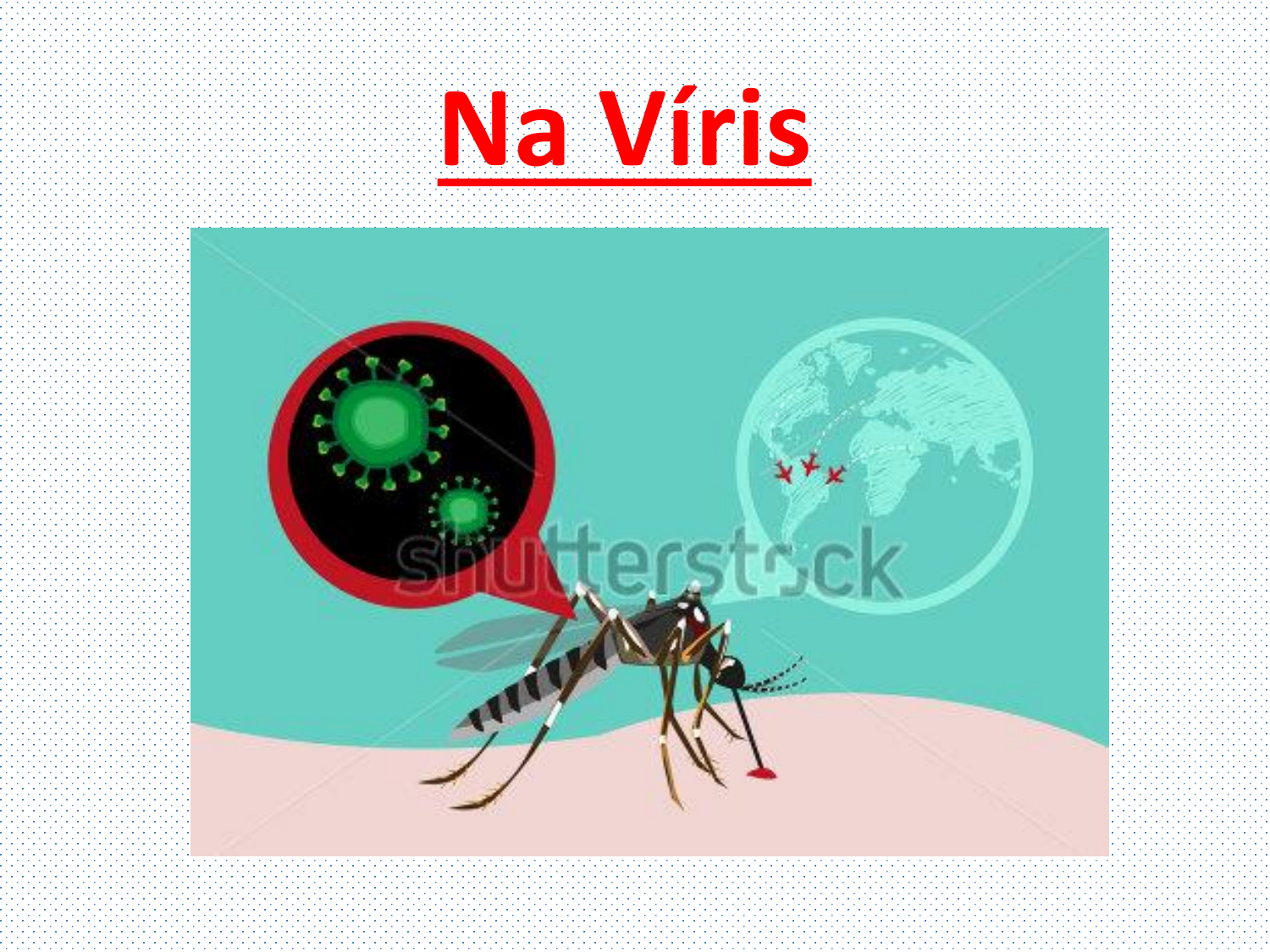## Cuspóirí foghlama:

- Fadhb le sainmhíniú/rangú na víreas mar orgánaigh bheo.
- Bunstruchtúir & cruthanna na víreas.
- Cur síos ar mhacasamhlú víreas.
- Dhá shampla de víris *dhíobhálacha & sampla amháin de víreas tairbheach*.

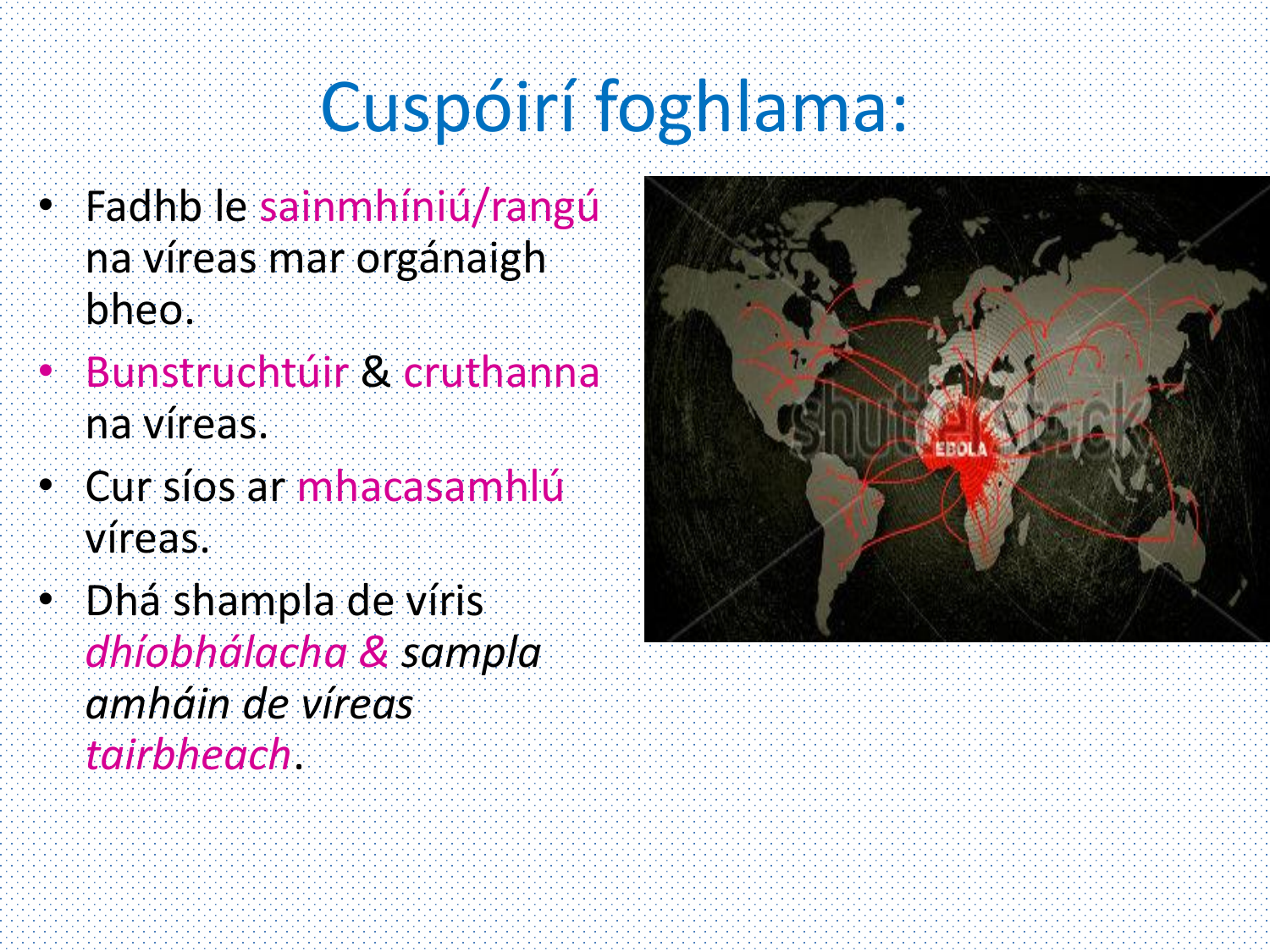## **Víris - cáithníní bídeacha seadánacha**

#### **Tréithe Beo\*:**

- Déanann siad **atáirgeadh ACH** caithfidh siad bheith i gceall óstaigh chun é seo a dhéanamh.
- **Tréithe Neamhbheo**:
- **Níl aon leibhéal aimpléiseachta (.i. cillaonaid) le feiceáil**
- **Ní dhéanann siad riospráid/ní theastaíonn cothú uathu**.

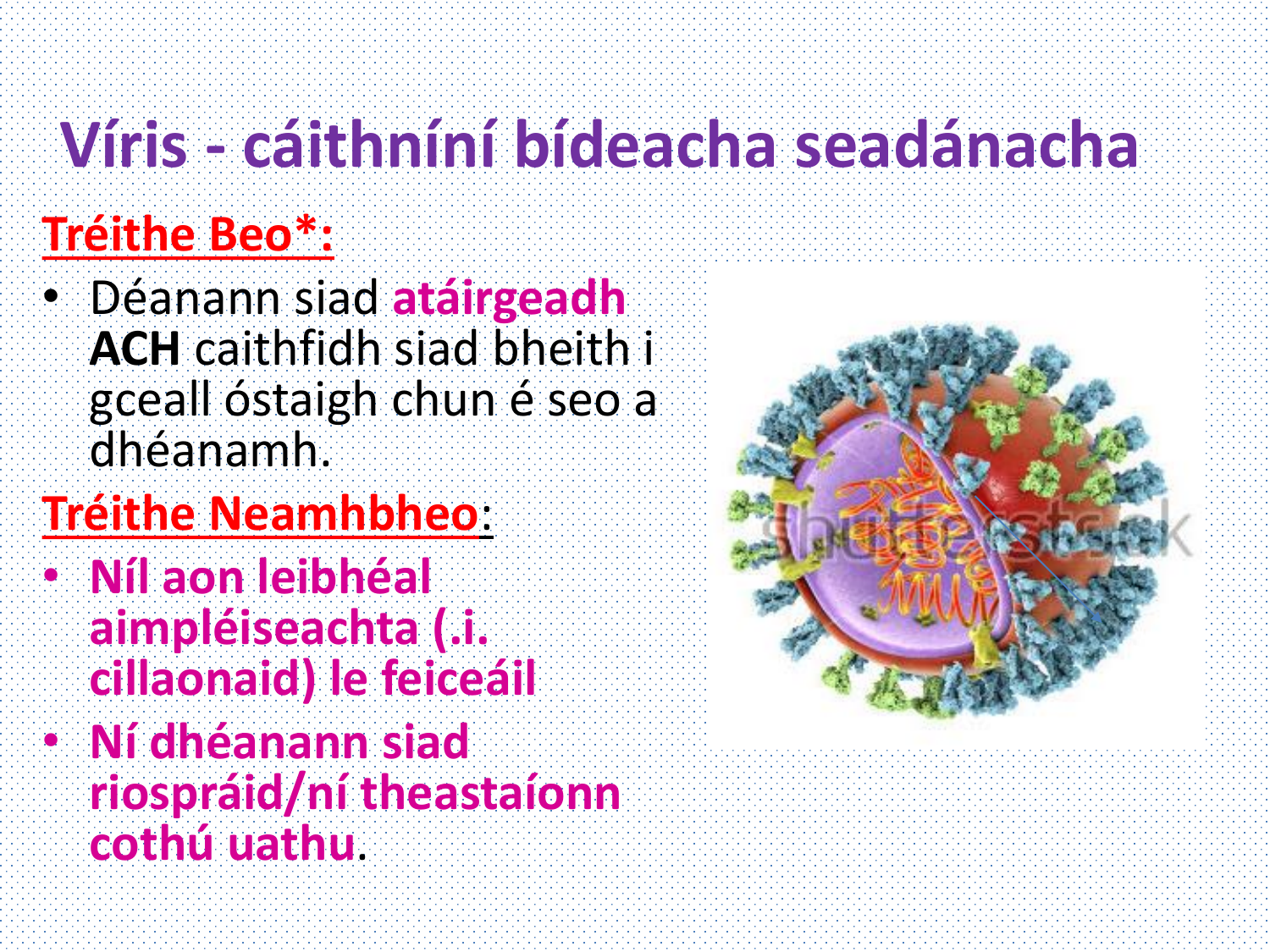# **Víris**

### Cáithníní **(ní cealla iad!)**  beaga bídeacha m.sh. an fliú, SEIF.

• Is **seadáin** iad uilig…….



**Cóta Próitéineach**

**DNA/RNA sa lár**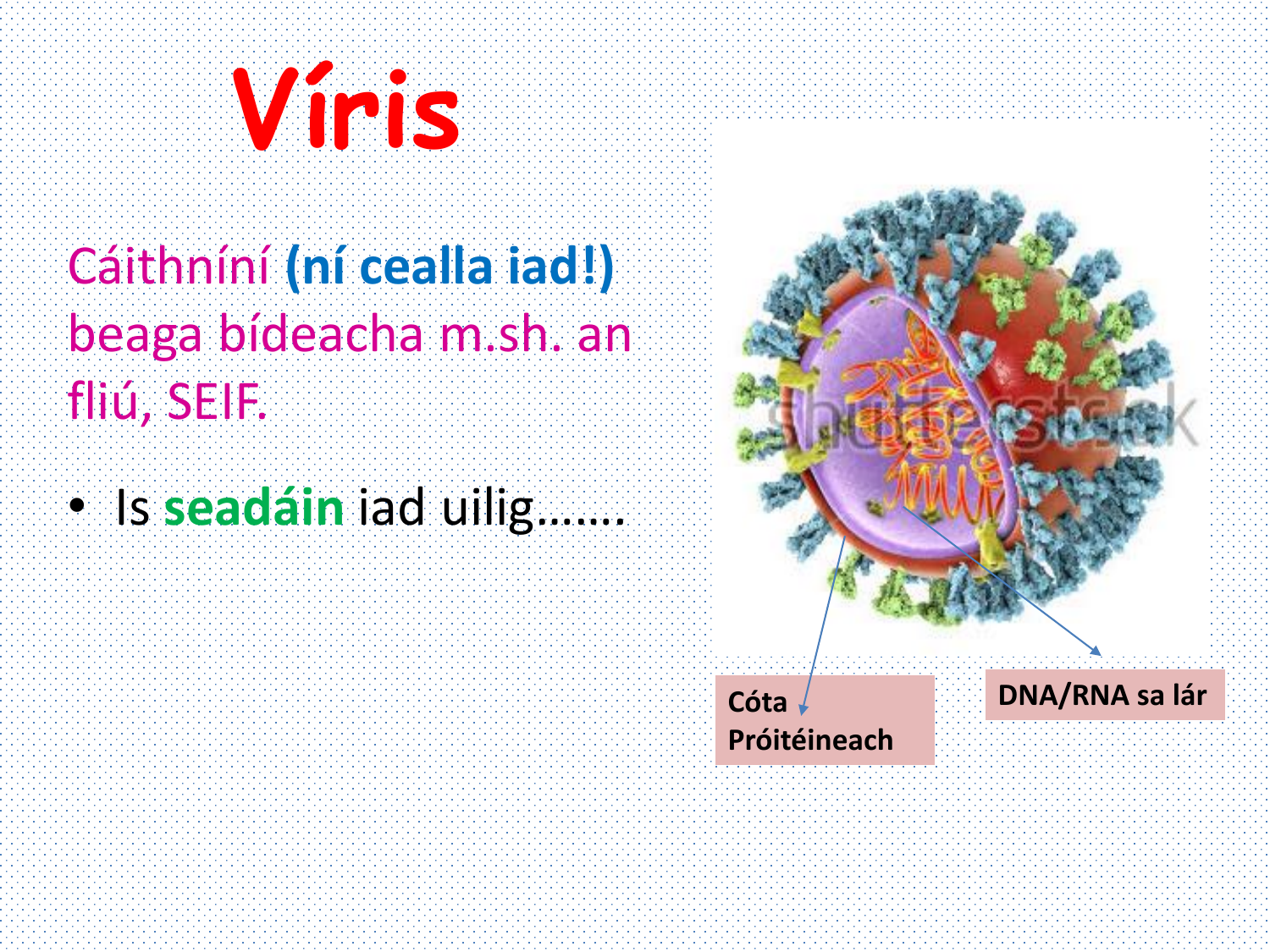## **Bunstruchtúr gach víris:**

• Clúdach próitéine a thimpeallaíonn an t-aigéad núicléach inmheánach (DNA nó RNA).

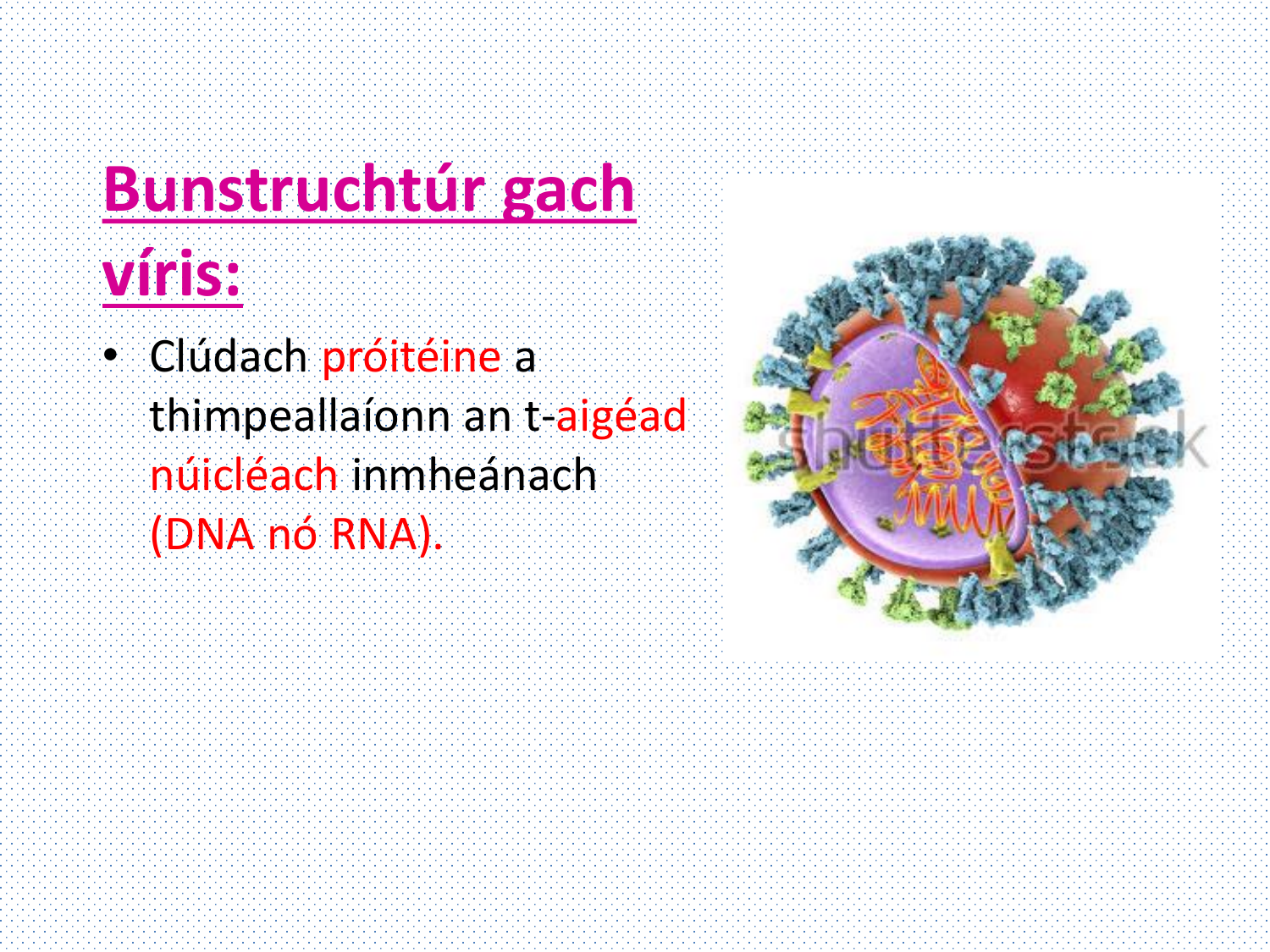## **3 chruth**:

#### **1. Slatach**  m.sh. víreas mósáice tobac.





#### **2. Coimpléascach**

m.sh. Baictéarafagaigh (víris atá seadánach do bhaictéir) **3. Sféarach** m.sh.

an fliú.

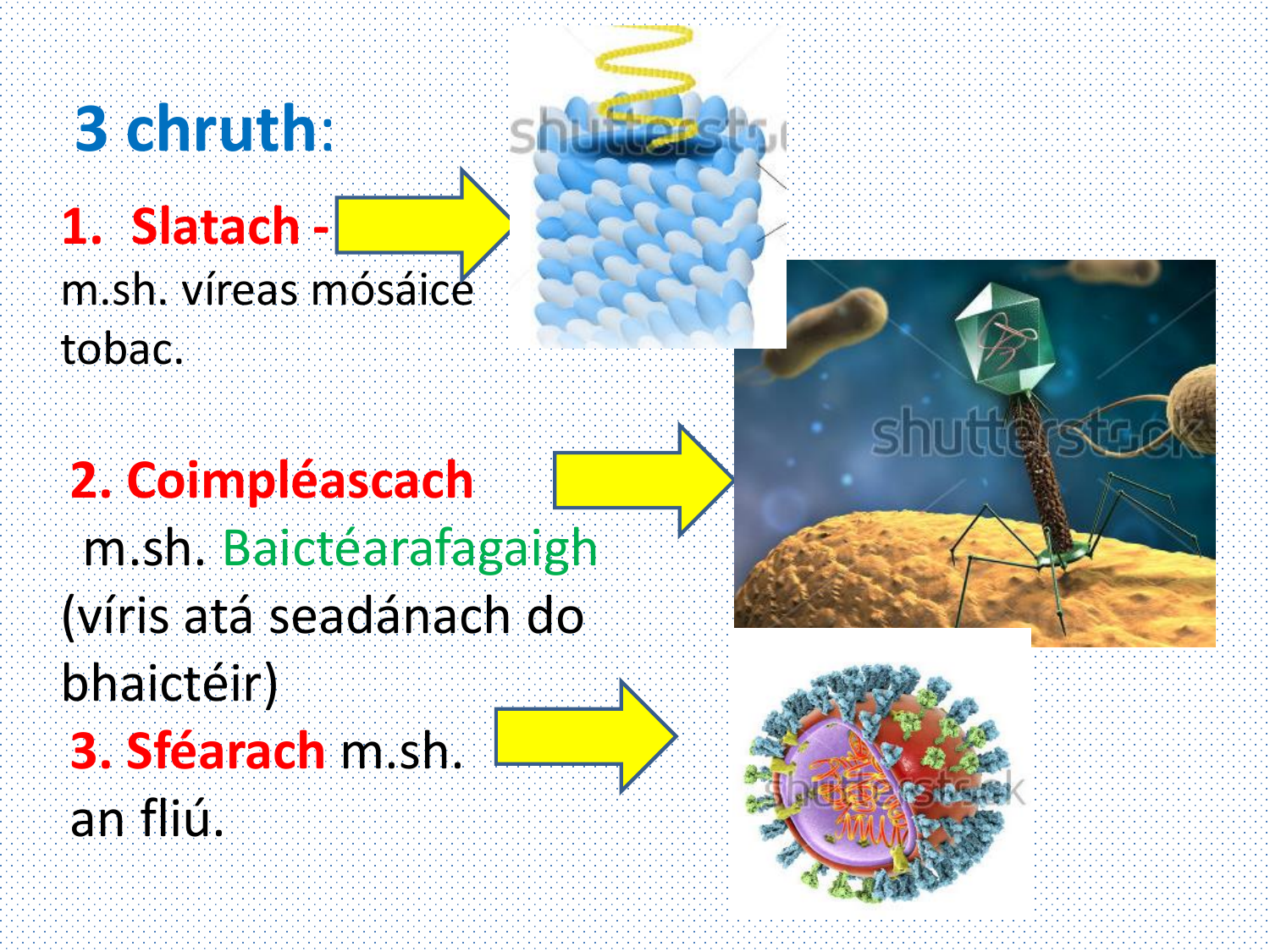# Macasamhlú Víreas

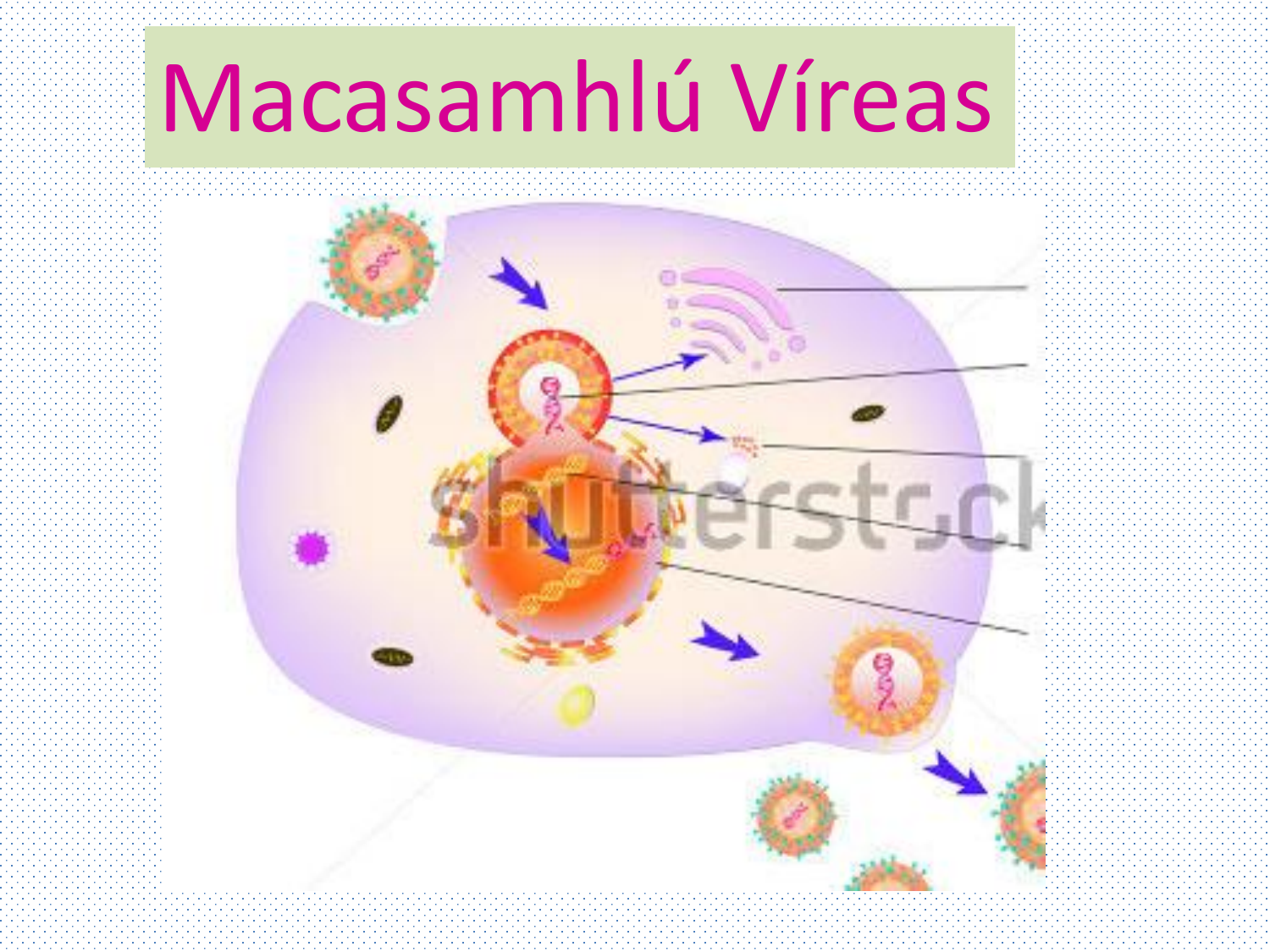### **Éifeacht Víris ar chealla**

- Úsáideann an víreas an DNA chun dul i bhfeidhm ar DNA an óstaigh.
- Cuirtear DNA an víris isteach i DNA an óstaigh.

<https://www.youtube.com/watch?v=sRv19gkZ4E0>

<http://www.youtube.com/watch?v=Rpj0emEGShQ>

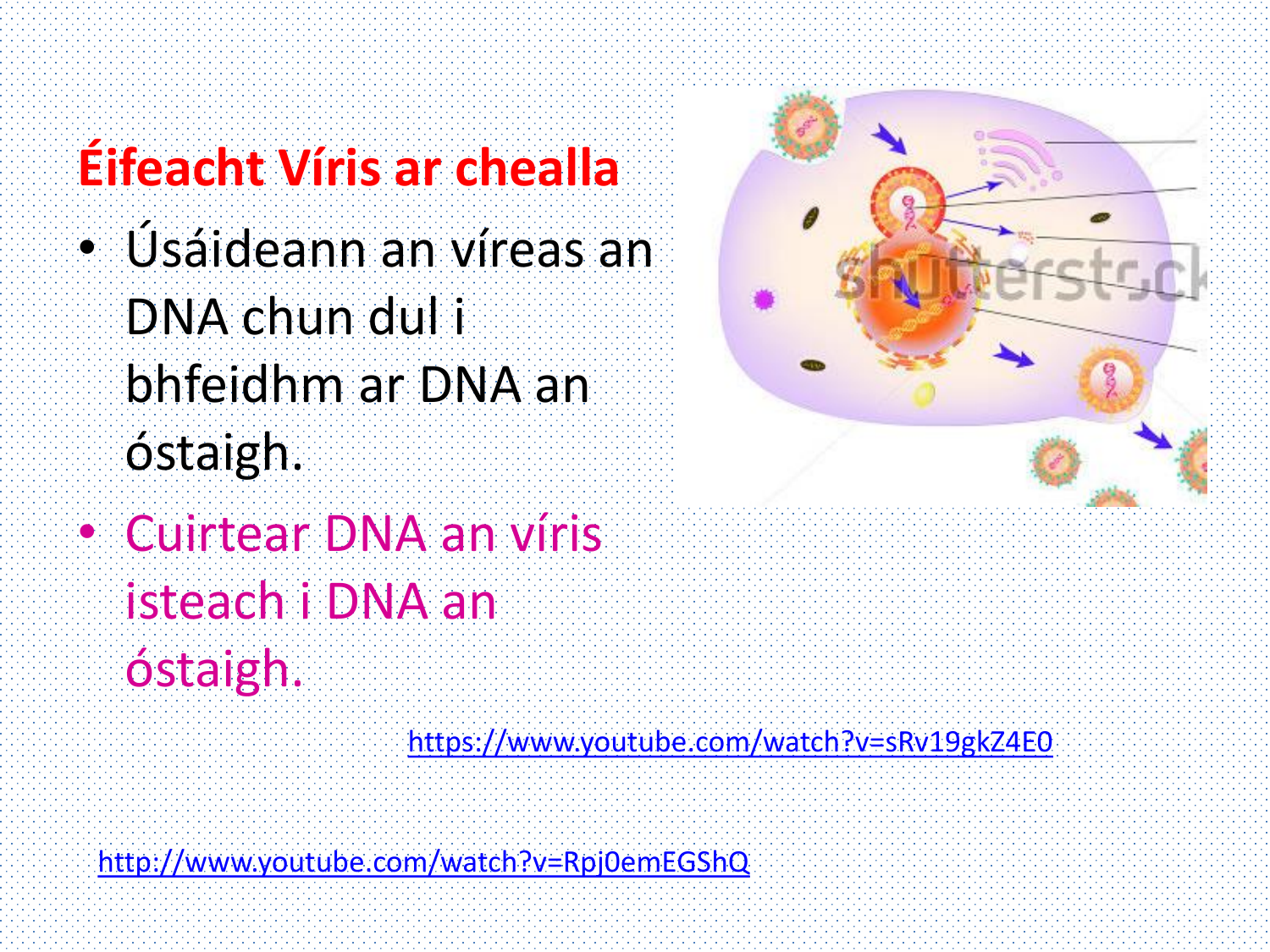## **Macasamhlú Víreas**



2. Iontráil 4. Teacht le chéile 3. Curtha le chéile 5. Scaoileadh

Ş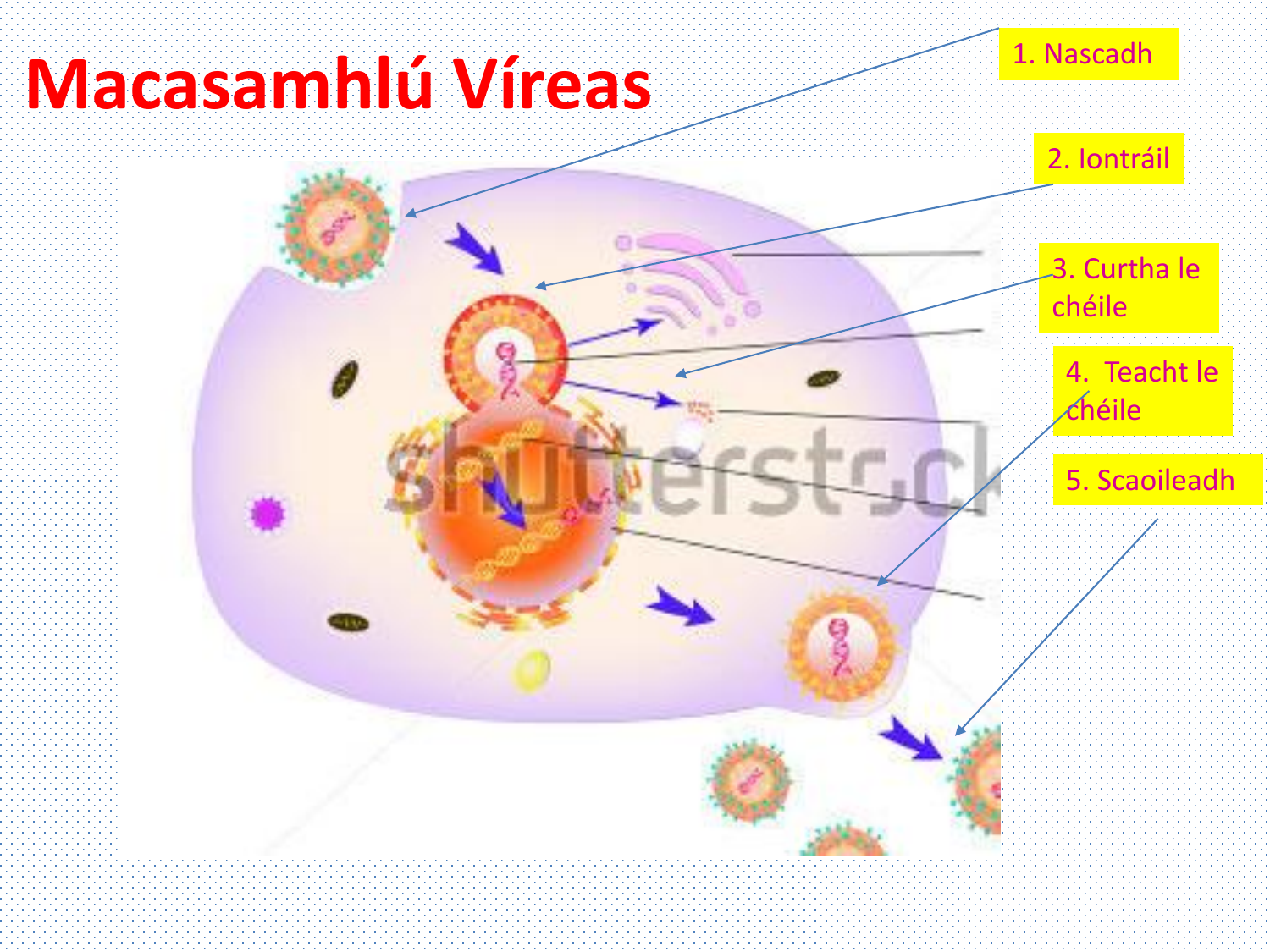# **Víris dhíobhálacha -**

- 1. Is cúis **ghalair** iad m.sh. Herpes, an fliú, slaghdán, an leicneach, Ebola, HPV,…
- Is féidir **vacsaín** a úsáid mar chosaint i gcoinne roinnt víreas (m.sh. Vacsaín MMR)



3. Scriosadh barr (crops)…

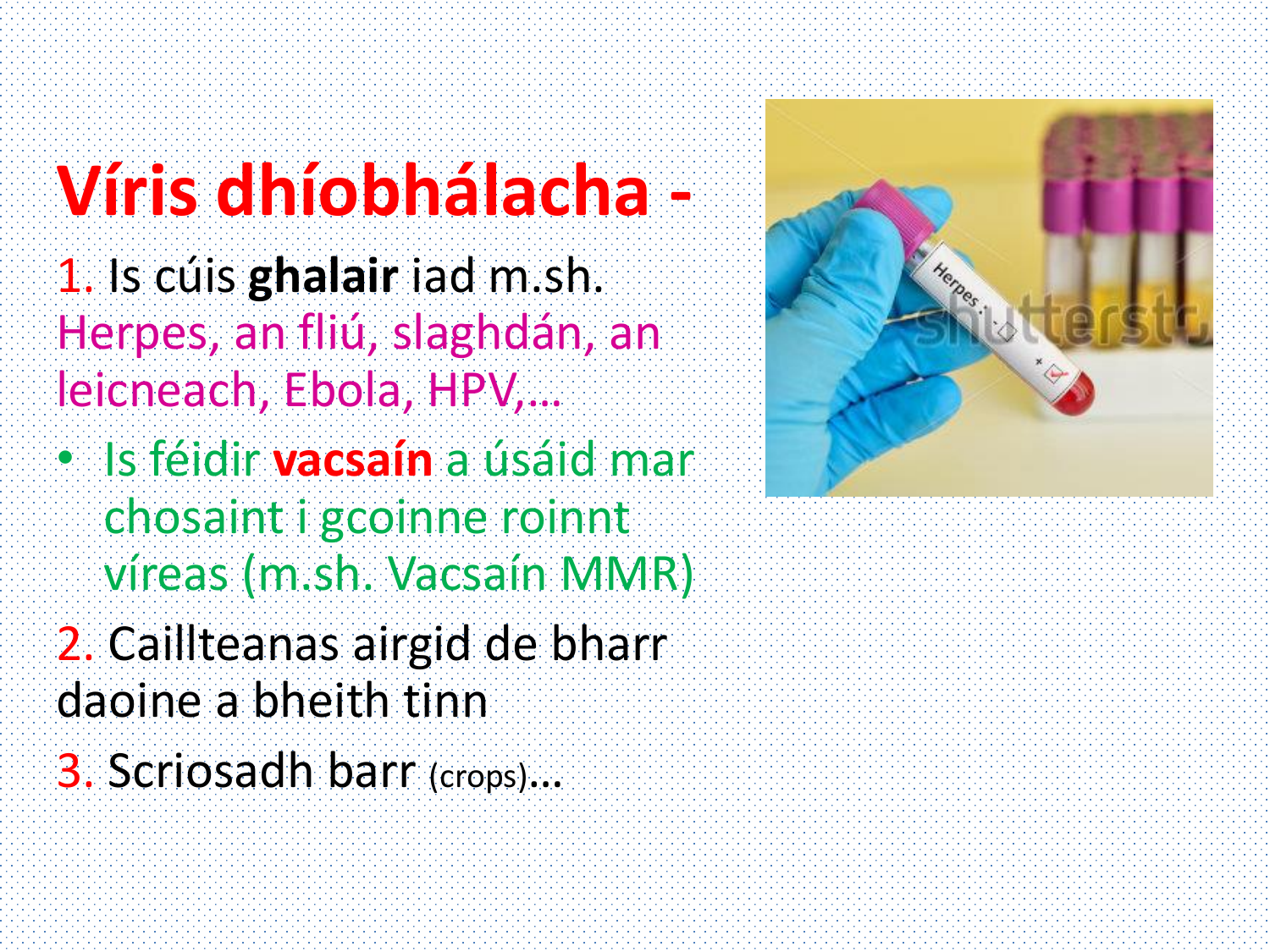## **Buntáiste/Tairbhe na Víreas** -

1. Úsáideach mar

'veicteoir' chun instealladh do phróitéin srl. a chur sa chill le linn **innealtóireachta géineolaíochta.**

2. Baintear úsáid as **baictéarafagaigh** (víris a scriosann roinnt baictéar) i gcúrsaí leighis.